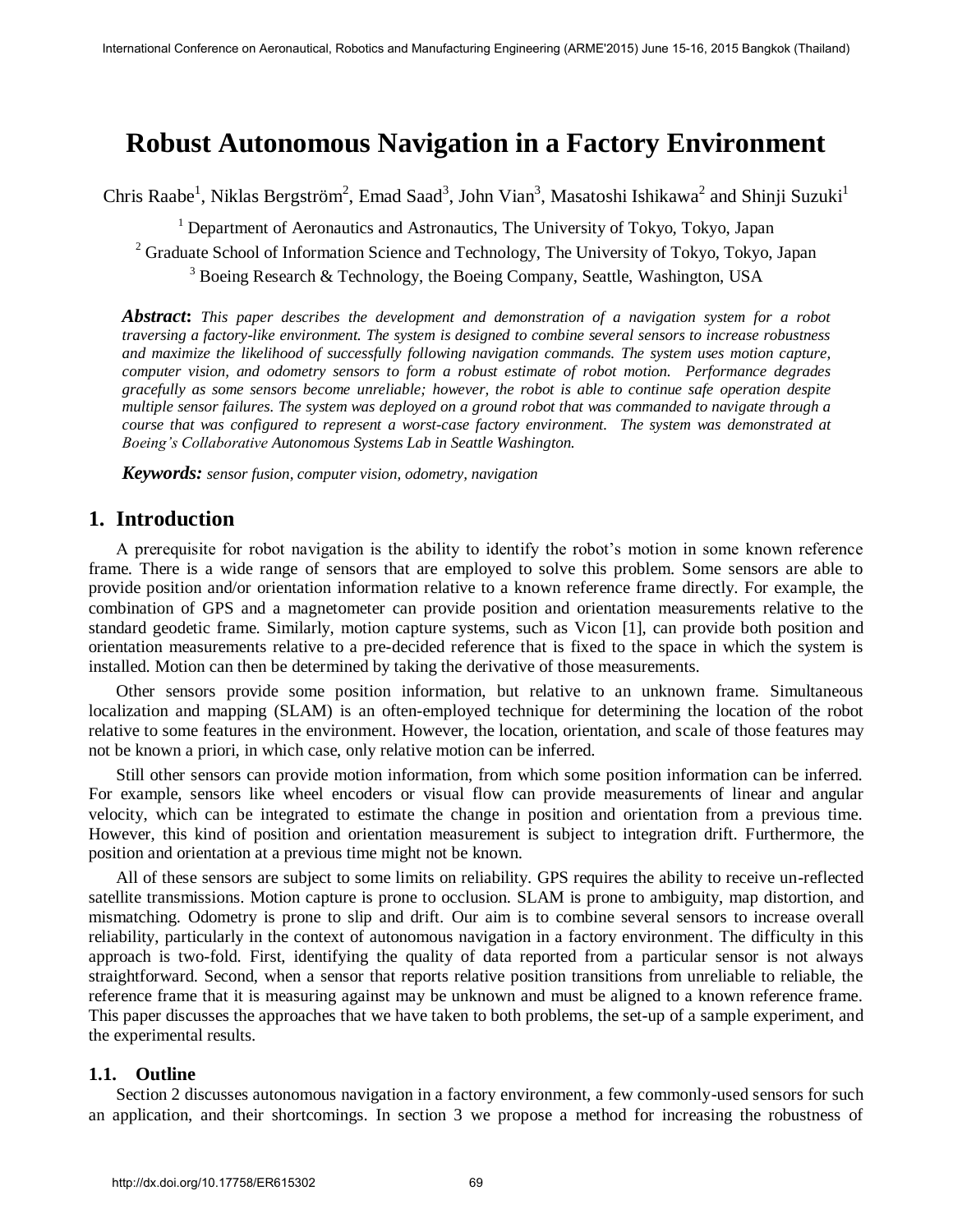autonomous navigation by combining several sensors, some of which may have unknown reference frames. Section 4 introduces an experimental setup that is representative of a worst-case factory environment. Results of that experiment are presented in section 5, followed by some concluding remarks.

### **2. Autonomous Navigation in a Factory Environment**

As mentioned in the introduction, a prerequisite for robot navigation is the ability to identify the robot's motion in some known reference frame. There are many sensors that can satisfy this to some degree, but some are not suited to a factory environment. For example, GPS signals are not available and the dynamic environment makes outward-facing SLAM, for example with a scanning laser range finder, much more challenging. In this section, we discuss 3 sensors that we deemed to be suitable for a factory environment.

### **2.1. Motion Capture**

Motion capture employs an array of cameras, each surrounded by a light source. The cameras detect light that is reflected back from passive retroreflective markers that are attached to the robot. The location of these markers can be triangulated when detected by 2 or more cameras, which have been calibrated to provide overlapping projections. When 4 or more markers are triangulated, the constellation of those markers can be matched to a vehicle whose constellation has been pre-registered with the system. Once matched, the position and orientation of that vehicle can be inferred from the position and orientation of the marker constellation.

This system is very popular for autonomous systems, such as small quadrotors (e.g. [2] and [3]), because it can provide very accurate position and rotation measurements at very high rates, while the computation is performed off-board. The downside however, is that reliable measurement requires enough markers to be visible to enough cameras for the constellation to be measured and matched. In the case of a factory environment, the robot might drive under a platform, or be subject to some other occlusion that would prevent accurate measurement.

#### **2.2. Monocular SLAM**

In monocular SLAM, features are extracted from an image stream from a single camera. These features are employed in 2 steps. First, the location of the camera is inferred by identifying features that match those in a database of previously discovered features and their locations (referred to as the map). Second, the inferred location of the camera is used to triangulate the location of newly discovered features and add them to the map. By this process, the system is able to provide drift-free measurements of the position and rotation of the camera, and by extension the robot that it is fixed to, without any knowledge of the environment. As the robot moves into an unexplored region, the system expands the map, but is able to recognize its location when it returns to a previously explored area.

Monocular SLAM works off of the assumption that the features it detects are mostly fixed to the inertial frame (i.e. not moving). This assumption might not be valid in a dynamic factory environment. To minimize this risk, we opted for a downward-facing camera, relying mostly on the features of the floor, with the assumption that moving objects will be mostly out of the camera's field of view.

Even without moving objects in view, monocular SLAM can be unreliable. The system might misidentify features and settle on an erroneous estimate of the camera location. This is particularly likely for self-similar textures, such as tile and brick. The system might not be able to detect enough features for reliable localization if the environment lacks texture, such as a white wall, or if the amount of light is too low. Finally, small error in triangulation or uncorrected distortion in the optics can lead to a distortion in that map that typically grows as the robot moves away from the origin.

### **2.3. Odometry**

Odometry refers to the process of integrating motion information to form an estimate of position and/or orientation. For a ground robot, odometry can be performed using wheel encoders to infer linear motion from the rotation of the wheels. This requires knowledge of the diameter of the wheels and the assumption that they do not slip. Modelling error, integration error, and slippage generally lead to a decrease in accuracy of the estimate with distance.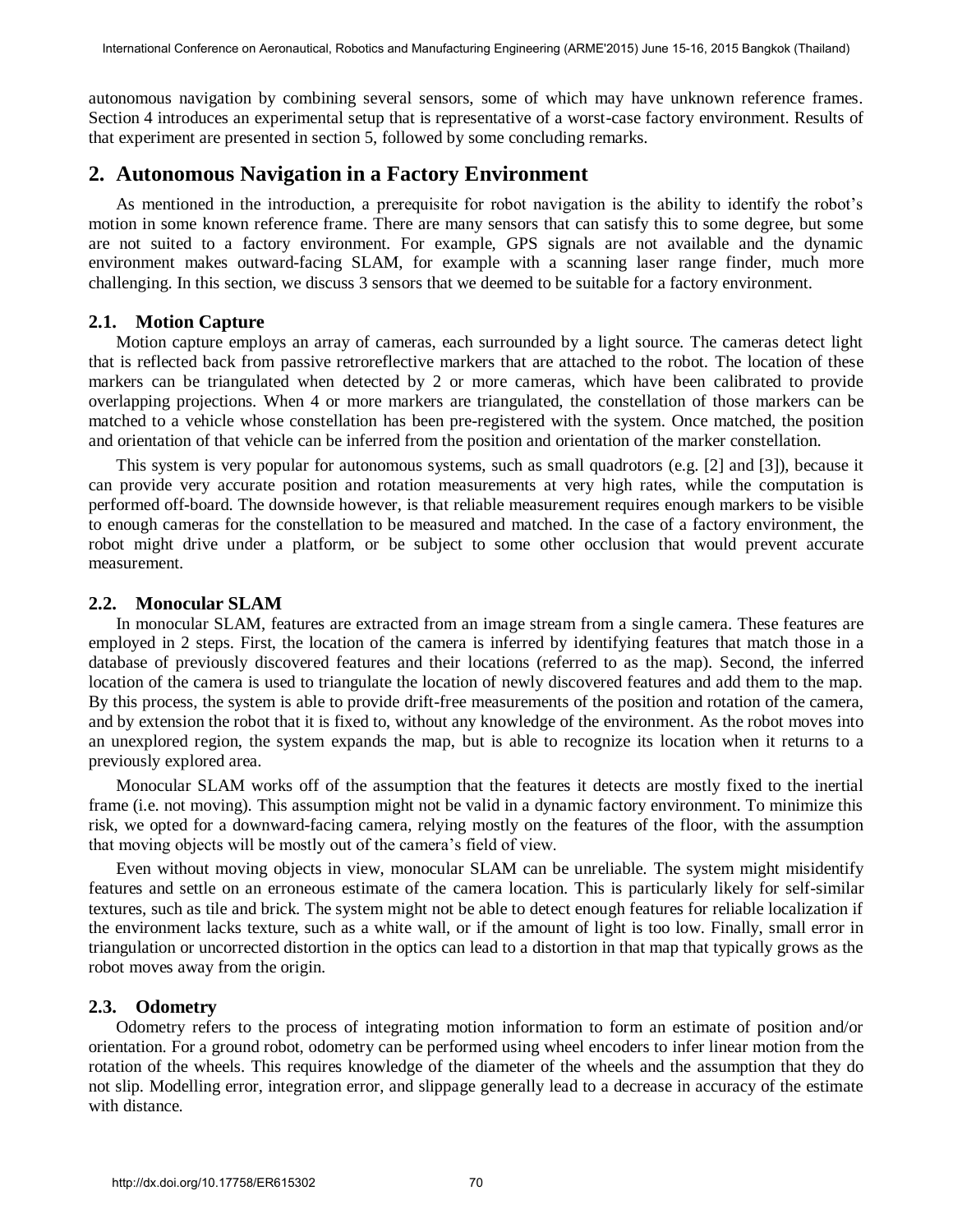# **3. Combining Sensors**

The 3 sensors described in the previous section each have some conditions on the quality of the position and orientation measurements that they deliver. Ideally, these sensors should be combined in a way to maximize quality. However, there are two difficulties. First, identifying the quality of data reported from a particular sensor is not always straightforward. Second, when a sensor that reports relative position transitions from unreliable to reliable, the reference frame that it is measuring against may be unknown and must be aligned to a known reference frame.

### **3.1. Efficient Alignment**

Of the 3 sensors discussed in the previous section, only motion capture gives measurements in a known reference frame. The reference frame for odometry depends on the robot's starting location and drifts as error accumulates. For monocular SLAM, the reference frame is assigned arbitrarily each time it is (re)initialized. Therefore, some method is required to align them. Furthermore, this alignment should only be performed when there is some confidence in the quality of the measurements that are being aligned against.

In a previous work, we proposed an algorithm to efficiently align a pair of sensors with differing reference frames [4]. The algorithm is based on Kalman filtering to estimate the coefficients that define the scale, rotational offset, and translational offset from one reference frame to the other. Emphasis is placed on characterizing the noise of measurements of each coefficient assuming that those measurements are derived from position and orientation measurements with Gaussian additive noise. The algorithm converges on the optimal transformation with speed that depends on variance of the noise in each of the measurements, and the motion of the vehicle.

The algorithm also produces a confidence measure for the transformation estimate, which can then be used to inform the fusion of the position estimates. That is, a sensor whose transformation to a known origin is not trusted should not contribute strongly to a fused estimate.

### **3.2. Quality Heuristics**

Quality heuristics are required for 2 reasons. First, if a sensor is not able to provide reliable measurements, it should be abandoned in favor of a sensor with a higher quality measurement. Second, alignment of a sensor with an unknown reference to a known reference should only be performed when the sensor with a known reference is providing quality measurements.

Sensors are to some extent able to identify their own reliability, e.g. motion capture when it observes too few markers, or SLAM when the environment does not have enough features. However, even if they report that the measurements are good, they might be unreliable. Examples of such situations include the motion capture system incorrectly matching the registered markers to the detected markers resulting in a bad pose estimate, or the SLAM algorithm incorrectly matching the detected features to the map, resulting in a bad position or pose estimate. To cope with these situations we adopt the following heuristics: First, since we know that the vehicle always is parallel to the floor, we mark a measurement unreliable if it reports the pose deviating from this more than a pre-set threshold. Second, the vehicle has a limited acceleration, which means that the position cannot change too much between two measurements. If it reportedly changes more than a pre-set threshold, the measurement is marked unreliable.

# **4. Experimental Setup**

This section describes the experiment that was devised to demonstrate the system navigating in a space that is representative of a worst-case factory environment.

### **4.1. Facility**

The experiment was first performed in Boeing's Collaborative Autonomous Systems Lab (CASL), previously known as the Vehicle Swarm Technology Lab (VSTL) [13]. CASL is a 30 x 15 x 6 m indoor room that couples a motion capture system with the ability to control vehicles based on visual feedback. The CASL is shown in figure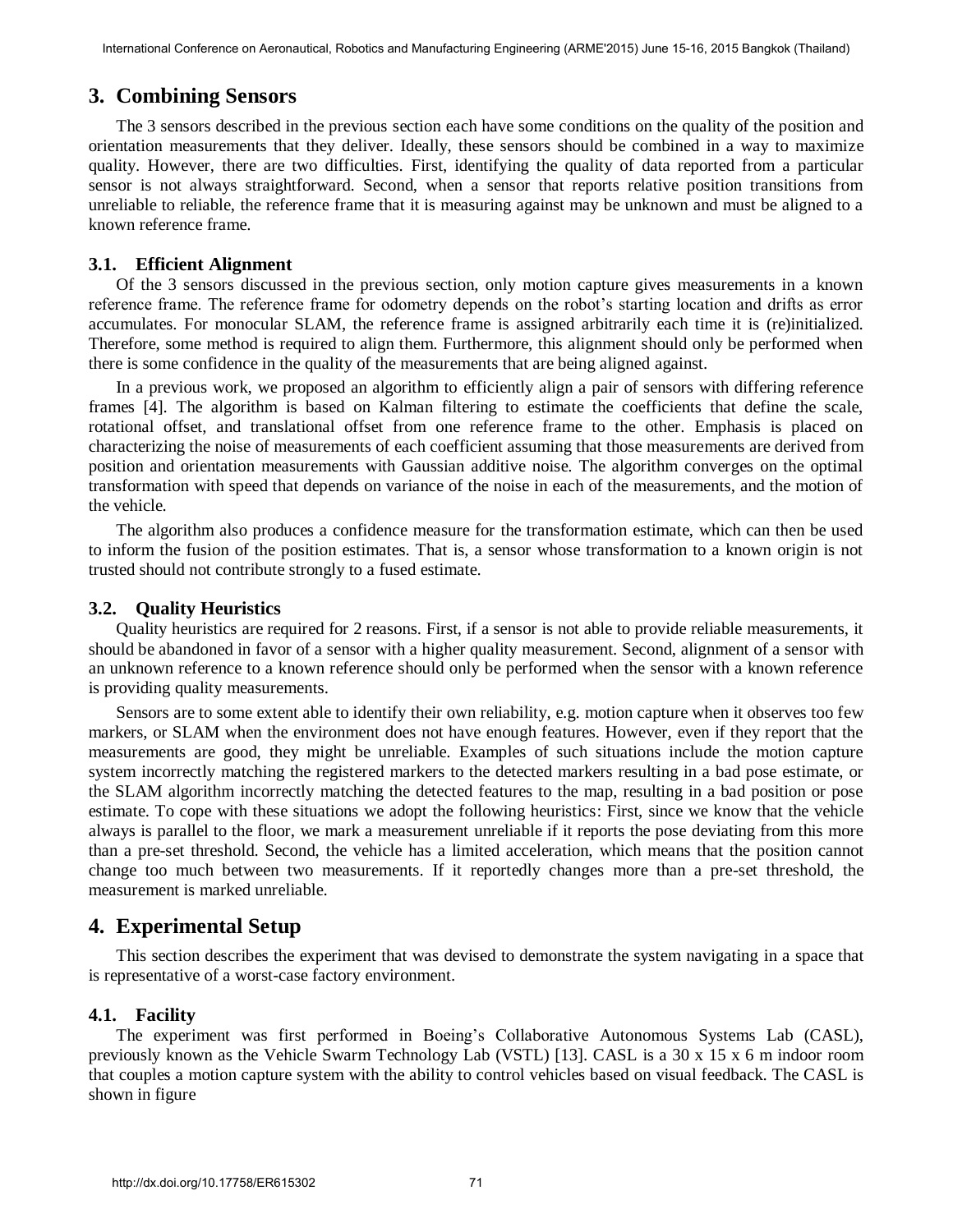

Fig. 1: Boeing Collaborative Autonomous Systems Lab.

A motion capture system from Vicon is used to provide localization data in the form of position and attitude for all objects in the test volume with 6 degrees of freedom (DOF). The CASL motion capture system includes 44 cameras with 16 megapixel and 4 megapixel resolution variants running at a capture rate of up to 1000 FPS.

The system utilizes coordinated pulses of visible light reflecting from markers attached to objects of interest. The system combines the returns of the multiple cameras to triangulate the individual marker positions. Objects are defined as patterns of multiple markers that the software then tracks.

The output is high rate, high accuracy measurement of position and attitude. Position accuracy is submillimeter and angular accuracy is sub-degree. Data for multiple objects is provided at 100 FPS with latency of approximately 10 milliseconds.

The system is easily calibrated using a wand with multiple markers at predefined spacing. A user moves the calibration wand in the space for few minutes to allow the system to back-calculate the camera positions. Then, another L-shaped frame also with markers is used to set the position and orientation of the measurement origin.

#### **4.2. Robot Testbed**

For this experiment, we employed a Kuka youBot as the testbed. The youBot is a small educational robot that is intended to be representative of larger mobile industrial robots. It is equipped with Mecanum wheels, allowing for independent motion in 3 axes: longitudinal, lateral, and yaw. A robotic arm with 5 joints and a 2 finger gripper is attached to the base.

The youBot base contains a battery, motor controllers, and a fully-programmable embedded PC. On the embedded PC, we implemented an inner-loop controller for wheel rotation given longitudinal, lateral, and yaw velocity commands. Velocity commands were received from an outer-loop computer running on an off-board computer via a serial radio.

Odometry measurements were transmitted over the same serial radio. A controller for the arm was also implemented.

### **4.3. PTAM-Based Monocular SLAM**

To perform monocular SLAM, a custom computer vision package was mounted to the youBot. This package consisted of a high-speed monochrome camera (Point Grey FL3-U3-13Y3M-C) connected to a Microsoft Surface Pro via USB 3. This system performed monocular SLAM in an image stream with resolution of 640 x 480 pixels at 100 frames per second. The results of the monocular SLAM were transmitted to the off-board computer running the fusion algorithm via a serial radio. Figure 2 shows the youBot with the custom computer vision package and serial radios mounted.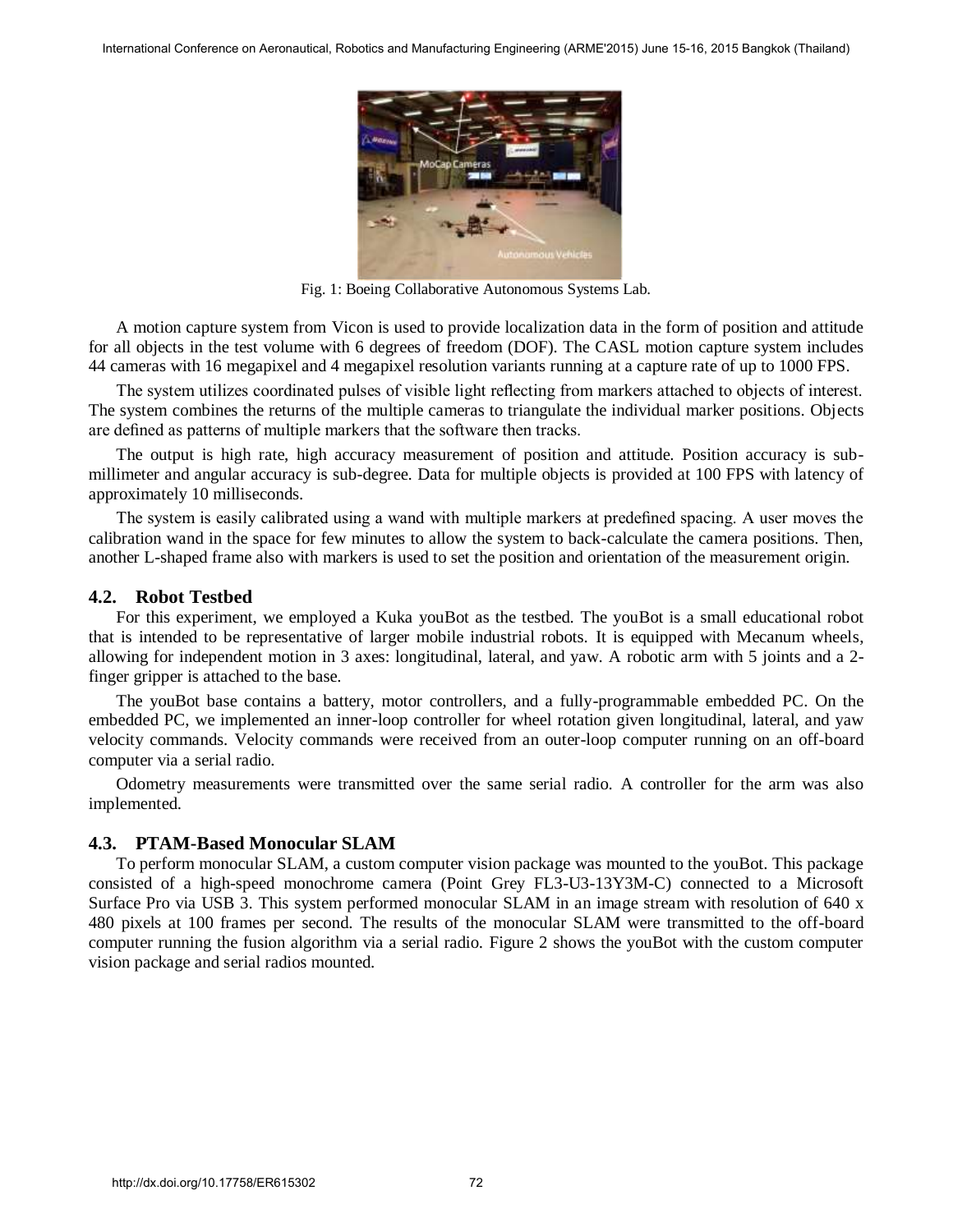

Fig. 2: Kuka youBot with our custom vision package.

The algorithm that we employed was a heavily-modified version of the popular parallel tracking and mapping (PTAM) algorithm, published in 2007 by George Klein and David Murray of the University of Oxford [5]. Originally intended for augmented reality, it has become popular for SLAM due to its open source and ability to run on light hardware [6]. One of PTAM's main advancements was that it split the localization and mapping tasks into separate CPU threads. This allowed those tasks to be run in parallel but at different rates. Specifically, it is desired to update the localization with every incoming image, while expanding the map is much less frequent. This allows for some optimization (bundle adjustment) to be performed on the map in between map expansions.



Fig. 3: Sample output from PTAM as the robot enters an enclosure.

In previous work, we had made several modifications to the PTAM algorithm to make it more suitable for robot localization using a high-speed image stream [7]. Since augmented reality is not the desired application, we split the rendering and localization into separate threads. We also added another thread for communication with a controller. We enacted adaptive thresholding for the feature detector to deal with changes in environments and modified the heuristics for expanding the map. Finally, we implemented an automatic (re)initialization method and the optional ability to set the origin according a fiducial marker. Figure 3 shows a sample screenshot of the modified PTAM software as the robot navigates into an enclosure.

#### **4.4. Off-Board Computing**

While the monocular SLAM and inner-loop controller were processed on-board the youBot, the other elements of navigation, control, and sensor fusion were processed in a modular fashion on off-board computers. These processes include: the motion capture (Vicon) algorithm and transmitter, the outer-loop vehicle controller, the sensor fusion algorithm and user interface, and the navigation interface.

#### **4.5. Experimental Plan**

Several navigation obstacles were constructed in the Collaborative Systems Lab in order to represent a worst-case factory environment. These obstacles included a pair of enclosures, one illuminated and one unlit, and a pair of wing sections. The experimental course is shown in figure 4.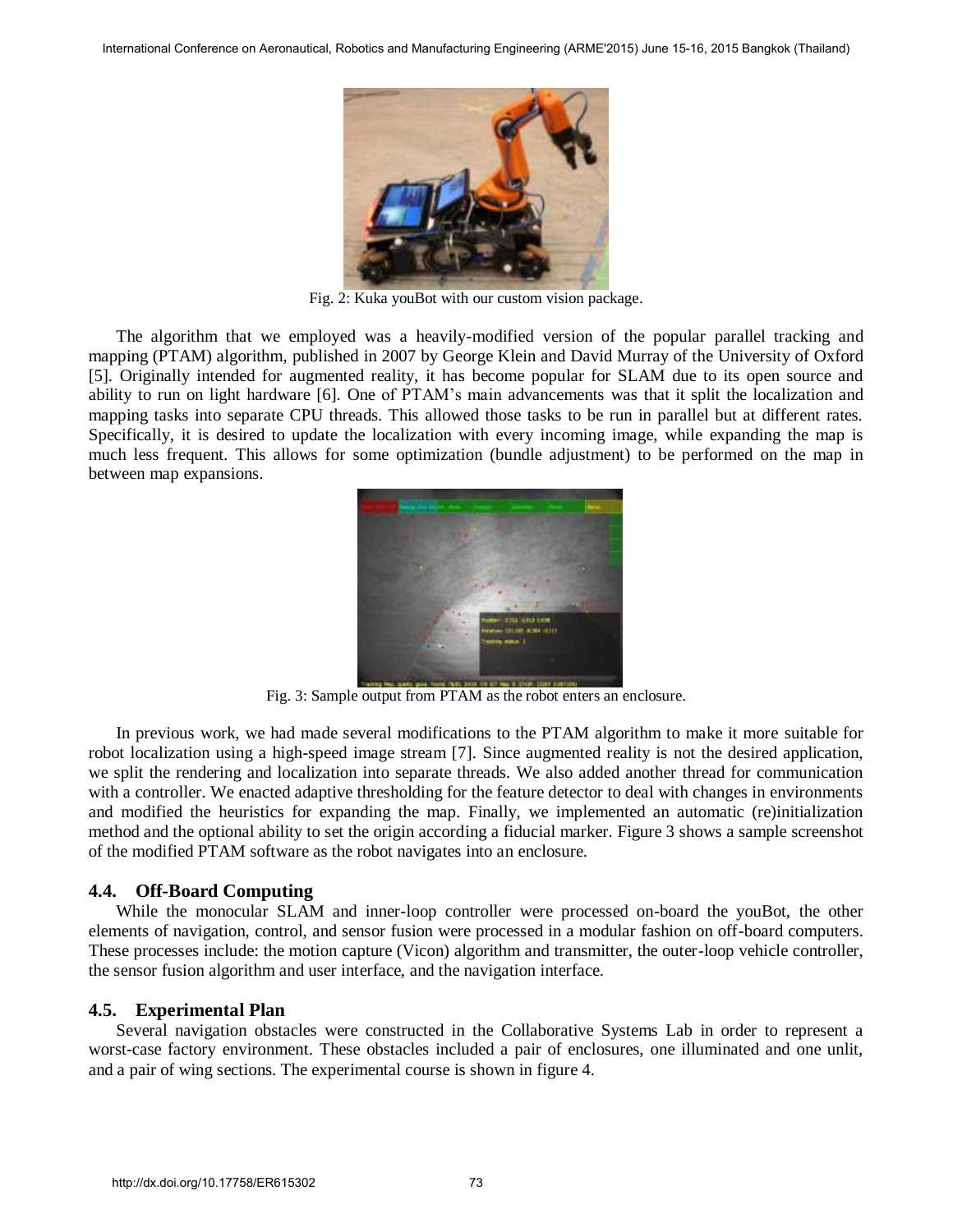

Fig. 4: Experimental course.

The first task in the experiment was for the robot to navigate into the illuminated enclosure, make a 90 degree turn and then exit. The illuminated enclosure was designed to obstruct the view of the motion capture system, thereby forcing the system to recognize the failure and switch to an alternate sensor.

The second task was to navigate into the unlit enclosure, again make a 90-degree turn and exit. The unlit enclosure was designed to both obstruct the motion capture system and to be too dark for monocular SLAM. This should force the system to recognize both failures and switch to odometry.

The final task involved navigating under a pair of wing sections. This obstacle was most similar to the kind of obstacle that might be found in a factory environment. This kind of obstacle may or may not obstruct the view of the motion capture system, and may or may not be suitable for dependable tracking with monocular SLAM. It is therefore a good test of the system's robustness.



Fig. 5: The robot entering the illuminated enclosure, exiting the illuminated enclosure, entering the unlit enclosure, and traversing under the pair of wing sections.

The robot was commanded to perform each task in one continuous maneuver without stopping. Sample images of the robot performing each task are shown in figure 5.

# **5. Results and Conclusion**

The robot was able to repeatably complete the course successfully, in spite of the obstacles that were described in the previous section.

### **5.1. Summary of Results**

To facilitate visualization of the fusion algorithm, we developed a graphical interface. The interface shows a grid, representing the experimental area. Each grid is a meter square. An avatar of the robot appears at the location reported by each sensor, post-alignment. Each sensor is assigned a unique color. Overlapping areas of each avatar darken each other, such that the combination of all 3 colors forms black. Each avatar also leaves a trail indicating previous measurements. To the left of the grid are the current readings from each sensor. A black box around the reading indicates the preferred sensor, whose measurements are currently being used for navigation. Readings appear grayed out when a sensor is not producing new measurements. Sample screen captures from the graphical interface during the experiment are displayed in succession in figure 6.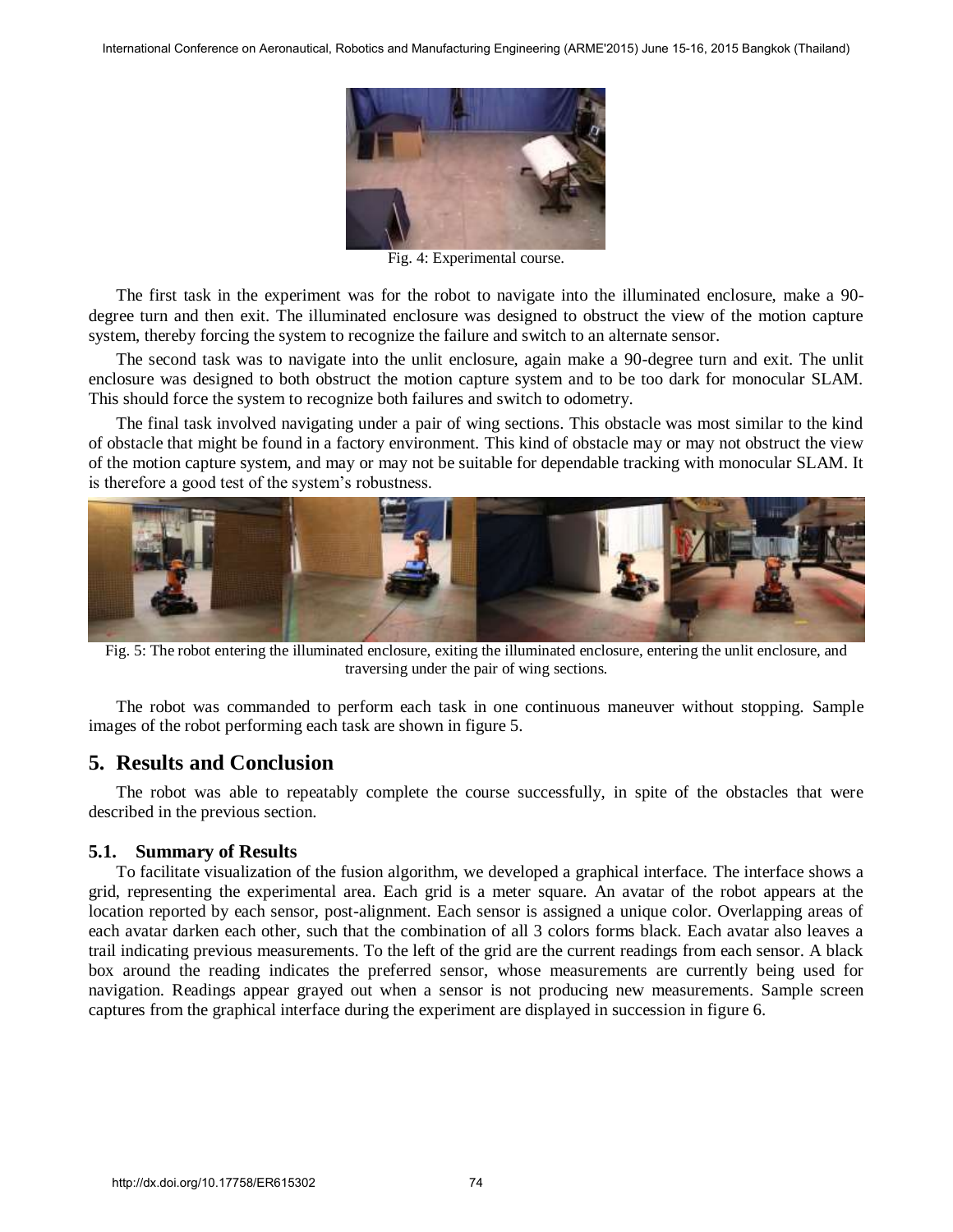

Fig. 6: User interface screen captures.

Screen capture 1 shows the state of the system prior to beginning the navigation task. In this case, both Vicon and odometry are producing measurements, though the relation between their reference frames cannot yet be estimated. Monocular SLAM requires motion to be initialized, so it is not yet producing measurements.

Screen capture 2 shows that the robot has advanced toward the illuminated enclosure. All 3 sensors are producing measurements and are well aligned. Vicon is the preferred sensor because its accuracy and precision are higher than the other 2 sensors.

Screen capture 3 occurs when the robot has entered the illuminated enclosure. The robot is no longer visible to the motion capture cameras and the system has detected that those measurements are not reliable. The system has seamlessly transitioned to monocular SLAM. Odometry is also available, but its accuracy is lower than that of monocular SLAM. Odometry is now being aligned again monocular SLAM.

Screen capture 4 occurs when the robot has exited the illuminated enclosure. We see that Vicon is producing measurements again and that some error has accumulated in the other measurements. Vicon has not been determined to be reliable yet. In screen capture 5, it can be seen that the software has determined Vicon to be reliable and has switched. Both monocular SLAM and odometry will now be realigned to Vicon.

Screen capture 6 occurs after the robot has entered the unlit enclosure. The robot is no longer visible to the motion capture cameras and monocular SLAM has produced some unreliable measurements before ceasing altogether. However, the system has successfully detected these faults and has seamlessly switched to odometry. Screen capture 7 shows that the robot successfully exits the unlit enclosure, where it again becomes visible to the